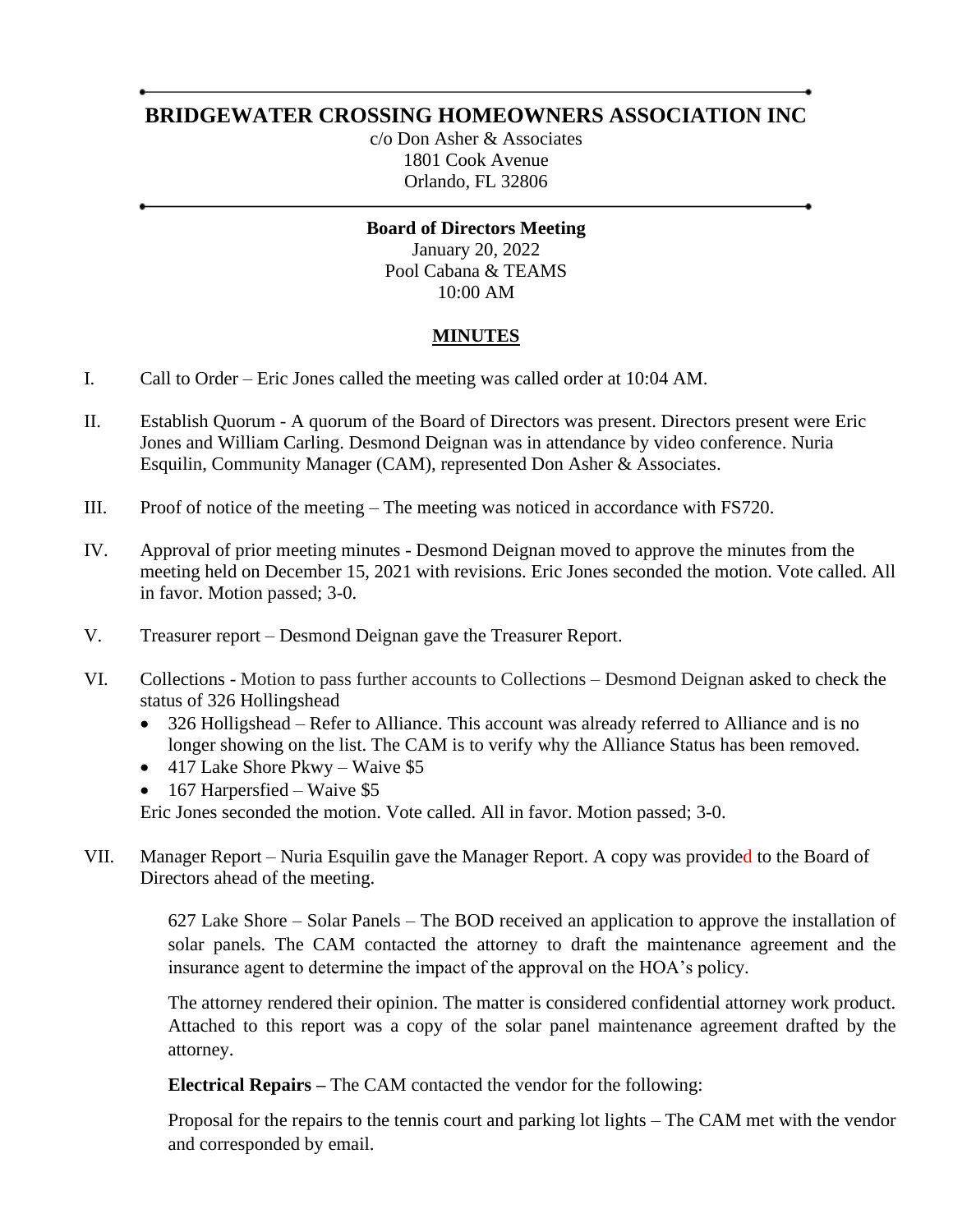**Landscape** – The CAM contacted the vendor and asked them to clean the leaves on the boulevard.

Also, shared that there is an island on Lake Shore Pkwy in front of the empty lot between the townhomes and the houses that needs weeding.

**Tot Lot** – The swing seats needed to be replaced and the gate fixes. The CAM contacted FAMS. The vendor submitted the proposals. Also ask vendor to check on missing parts from the climbing wall

#### **Pool Cabana**:

Pool Repairs – The BOD VP met with the vendor to discuss the necessary repairs. A quote was submitted prior to the meeting for review.

**Ponds** – The pond behind the Board President's home needs to be treated. The CAM contacted the vendor.

**Townhomes** – The CAM asked the paint vendor, Vice Painting, for the color book. It will be uploaded to the portal once received.

### **Owners' Request(s)**

Tennis Courts – The owner of 205 Hills Bay solicited a proposal from The Nidy for the resurfacing of the tennis court. A copy is attached. It appears the owner will be soliciting bids from alternate vendors for review.

Also attached for convenience a proposal from AAA Construction and Resurfacing that the HOA appeared to be obtained in 2018.

337 Hollingshead – Correspondence from the owner is attached to this report.

- VIII. Compliance
	- Correspondence from owner re: 337 Hollingshead The Board of Director reviewed the letter from the owner. Further reports have not been received. This matter has been tabled.
- IX. Architectural Review
	- i. 627 Lake Shore Solar Panels The BOD received an application to approve the installation of solar panels. The CAM contacted the attorney to draft the maintenance agreement and the insurance agent to determine the impact of the approval on the HOA's policy. The owner began work without approval. The workers were onsite the day of the meeting. A compliance letter will be sent to the owner. Mr. Jones and Mr. Carling will talk to the owner or the workers after the meeting.

### X. Unfinished business

• Electrical Repairs – The Board of Directors agreed to wait until the tennis and basketball court are resurfaced.

#### XI. New business

• Garage Sale – The Board of Directors agreed to hold the event in the spring; sometime in March or April.